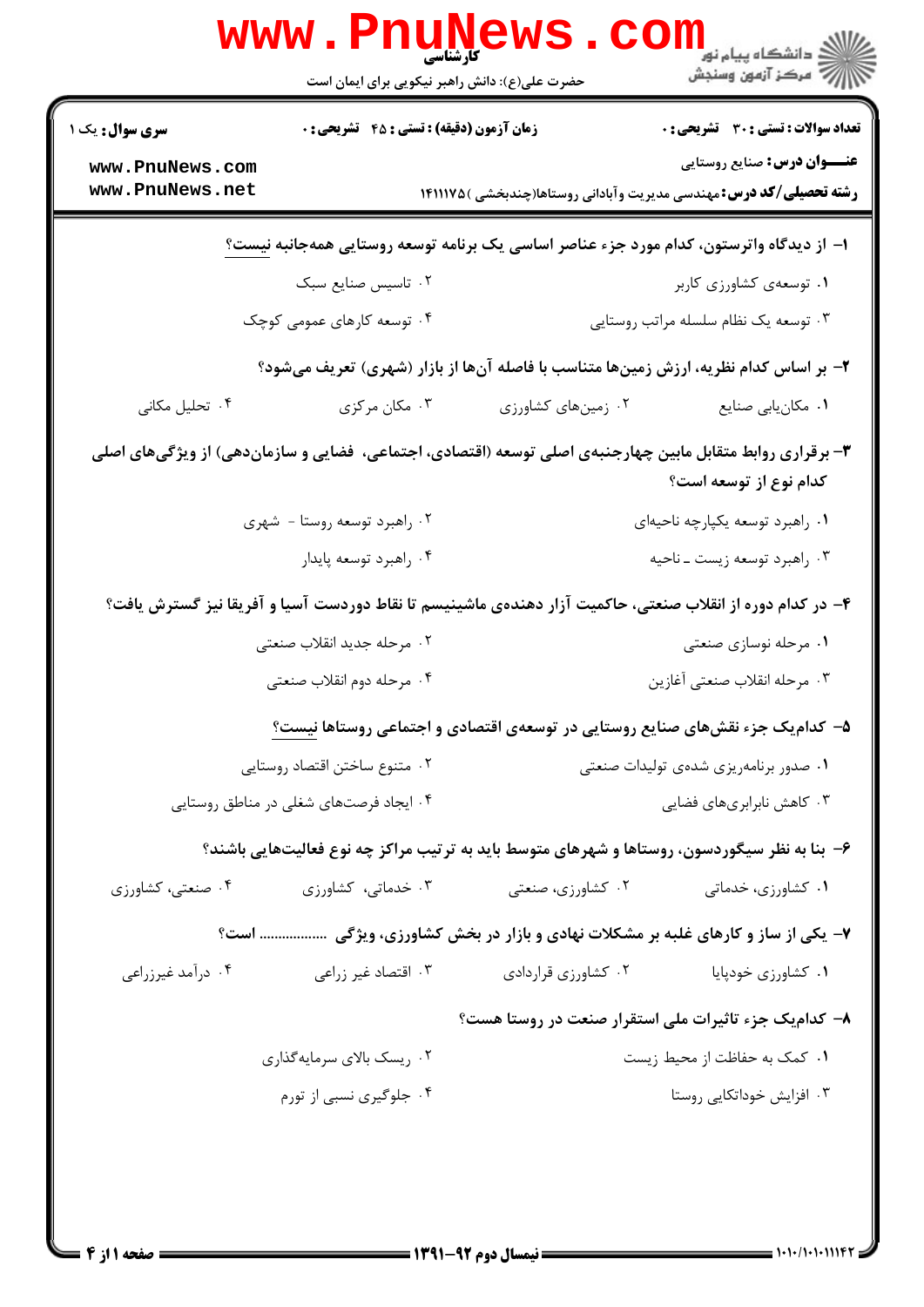|                                                                                                                                               | <b>www.PnuNews</b><br>کارشناسی<br>حضرت علی(ع): دانش راهبر نیکویی برای ایمان است        |                                                                            | ڪ دانشڪاه پيام نور<br><mark>√</mark> مرڪز آزمون وسنڊش |  |  |
|-----------------------------------------------------------------------------------------------------------------------------------------------|----------------------------------------------------------------------------------------|----------------------------------------------------------------------------|-------------------------------------------------------|--|--|
| <b>سری سوال : ۱ یک</b>                                                                                                                        | زمان آزمون (دقیقه) : تستی : 45 آتشریحی : 0                                             |                                                                            | <b>تعداد سوالات : تستی : 30 ٪ تشریحی : 0</b>          |  |  |
| www.PnuNews.com<br>www.PnuNews.net                                                                                                            |                                                                                        | <b>رشته تحصیلی/کد درس:</b> مهندسی مدیریت وآبادانی روستاها(چندبخشی )۱۴۱۱۱۷۵ | <b>عنـــوان درس:</b> صنایع روستایی                    |  |  |
| ۹– از جمله دلایل اهمیت الکترونیکی شدن روستاها عبارت است از:                                                                                   |                                                                                        |                                                                            |                                                       |  |  |
|                                                                                                                                               | ۰۲ ایجاد سازمان اجرایی مناسب                                                           |                                                                            | ٠١ جلوگيري از پراكندگي وسيع روستاها                   |  |  |
|                                                                                                                                               | ۰۴ اجرای طرحهای سرمایهگذاری روستایی                                                    |                                                                            | ۰۳ افزایش کارآفرینی روستایی                           |  |  |
|                                                                                                                                               |                                                                                        | ∙ا− طبقهبندی صنایع به لحاظ مقیاس، متاثر از کدام دو عامل است؟               |                                                       |  |  |
| ۰۴ جهانی، محلی                                                                                                                                | ۰۳ فناوري، سازماندهي                                                                   | ۰۲ کاربر، سرمايهبر                                                         | ٠١ متمركز، غيرمتمركز                                  |  |  |
| 1۱- بر اساس کدام نوع از طبقهبندی، صنایع روستایی به سه گروه صنایع دستی و خانگی، صنایع صنفی و کارگاهی و صنایع<br>کارخانهای کوچک طبقهبندی میشود؟ |                                                                                        |                                                                            |                                                       |  |  |
|                                                                                                                                               | ۰۲ نوع محصولات تولیدی                                                                  |                                                                            | ۰۱ نظام سازماندهی                                     |  |  |
|                                                                                                                                               | ۰۴ معیارهای ترکیبی                                                                     |                                                                            | ۰۳ روش و تکنیک ساخت                                   |  |  |
|                                                                                                                                               |                                                                                        | <b>۱۲</b> – کدام گزینه جزء امتیازات طرح ایجاد شهرکها و نواحی صنعتی نیست؟   |                                                       |  |  |
|                                                                                                                                               | ۰۲ تهیهی زمین                                                                          |                                                                            | ۰۱ ایجاد و توسعهی صنایع کوچک                          |  |  |
|                                                                                                                                               | ۰۴ سهولت در کسب مجوزهای اداری                                                          |                                                                            | ۰۳ ارتقاء آموزشهای فنی و حرفهای                       |  |  |
|                                                                                                                                               |                                                                                        |                                                                            | ۱۳– سهم صنایع دستی در تولید ناخالص ملی چقدر است؟      |  |  |
| ۰۴ سه دهم درصد                                                                                                                                | ۰۳ سه درصد                                                                             | ۰۲ هفت دهم درصد                                                            | ۰۱ هفت درصد                                           |  |  |
|                                                                                                                                               | ۰۱۴ کدام مورد در نهادینه کردن کاربرد IT و ICT در بازارهای صنایع دستی موثر واقع نمیشود؟ |                                                                            |                                                       |  |  |
|                                                                                                                                               | ۰۲ ایجاد فروشگاههای آنلاین                                                             |                                                                            | ۰۱ فعال سازی انجمنهای مجازی در دانشگاهها              |  |  |
|                                                                                                                                               | ۰۴ ایجاد رشته کاربرد فناوری اطلاعات در صنایع دستی                                      |                                                                            | ۰۳ برگزاری دورههای آموزشی رایانه در روستاها           |  |  |
|                                                                                                                                               |                                                                                        | ۱۵– پازیریک، نخستین قالیچهی دستباف جهان متعلق به چه دورهای است؟            |                                                       |  |  |
| ۰۴ سلجوقی                                                                                                                                     | ۰۳ هخامنشی                                                                             | ۰۲ سکایی                                                                   | ۰۱ عصر مفرغ                                           |  |  |
|                                                                                                                                               |                                                                                        | ۱۶- جنس نخهای پود در قالیهای خوب و معمولی به ترتیب عبارت است از:           |                                                       |  |  |
| ۰۴ پشم ـ کرک                                                                                                                                  | ۰۳ پشم ــ نخ پنبهای                                                                    | ٠٢ ابريشم ـ نخ پنبهاى                                                      | ۰۱ ابریشم ـ پشم                                       |  |  |
|                                                                                                                                               |                                                                                        |                                                                            | ۱۷– کدام گزینه از انواع ″ گلیمِ یکرو ″ ن <u>یست؟</u>  |  |  |
| ۰۴ پودپيچ                                                                                                                                     | ۰۳ سوماک                                                                               | ۰۲ سوزنی                                                                   | ٠. تخت بافت                                           |  |  |
|                                                                                                                                               |                                                                                        |                                                                            |                                                       |  |  |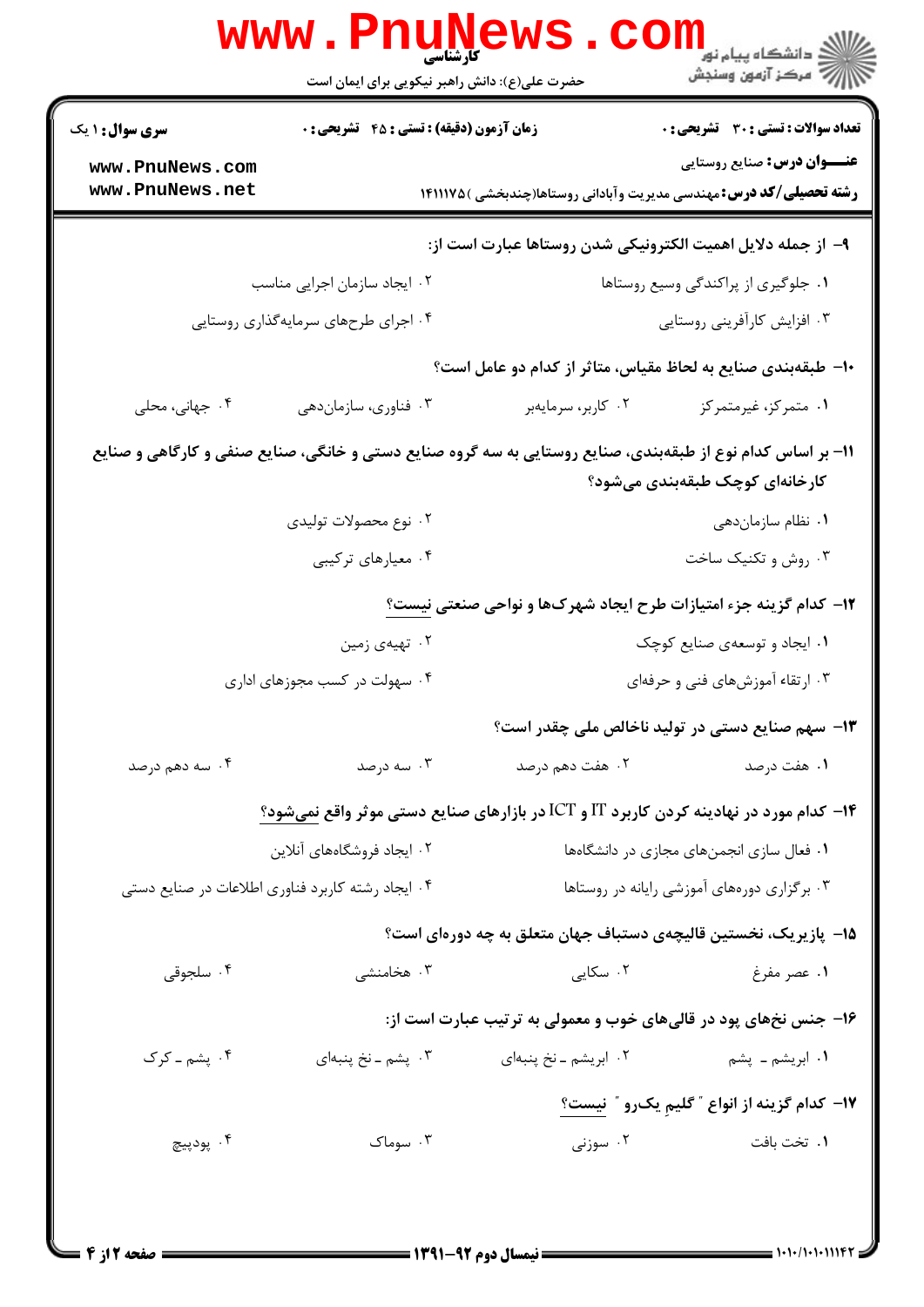|                                                                                                                                              | کارشناسی<br>حضرت علی(ع): دانش راهبر نیکویی برای ایمان است                                       |                                                                                     | ڪ دانشڪاه پيا <sub>م</sub> نور<br><mark>√</mark> مرڪز آزمون وسنڊش                  |  |
|----------------------------------------------------------------------------------------------------------------------------------------------|-------------------------------------------------------------------------------------------------|-------------------------------------------------------------------------------------|------------------------------------------------------------------------------------|--|
| <b>سری سوال : ۱ یک</b><br>www.PnuNews.com<br>www.PnuNews.net                                                                                 | زمان آزمون (دقیقه) : تستی : 45 آتشریحی : 0                                                      | <b>رشته تحصیلی/کد درس:</b> مهندسی مدیریت وآبادانی روستاها(چندبخشی )۱۴۱۱۱۷۵ <b>۱</b> | <b>تعداد سوالات : تستي : 30 ٪ تشريحي : 0</b><br><b>عنـــوان درس:</b> صنایع روستایی |  |
| ۱۸− ″پارچهی دستبافی که بیشتر طرح چهارخانه درشت داشته، تماما از پشم بافته شده و بیشتر برای پشتی و رویهی کرسی<br>استفاده میشود" را چه مینامند؟ |                                                                                                 |                                                                                     |                                                                                    |  |
| ۴. موج                                                                                                                                       | ۰۳ چنته                                                                                         | ۰۲ جاجیم                                                                            | ۰۱ برک                                                                             |  |
|                                                                                                                                              |                                                                                                 | 1۹– كدام گزینه جزء تولیدات مصنوعات چرمی هست؟                                        |                                                                                    |  |
| ۰۴ زمود                                                                                                                                      | ۰۳ اروسی                                                                                        | ۰۲ چاروق                                                                            | ١. چيغ                                                                             |  |
|                                                                                                                                              |                                                                                                 | <b>۲۰</b> - سطح سوم صنایع تبدیلی و تکمیلی شامل چه فعالیتهایی میباشد؟                |                                                                                    |  |
|                                                                                                                                              | ۰۲ تولید غذاهای آماده و فوری                                                                    |                                                                                     | ۰۱ استفاده از فناوری بالا                                                          |  |
|                                                                                                                                              | ۰۴ شستشو و ذخیرهسازی محصولات                                                                    | ۰۳ استفاده از فرآیندهای شیمیایی یا مکانیکی                                          |                                                                                    |  |
| . را تامین نماید.                                                                                                                            |                                                                                                 | <b>۲۱</b> - فناوری مناسب روستایی عبارت است از: فناوری که بیشترین امکان بهرهگیری از  |                                                                                    |  |
| ۰۴ تکنولوژی سبک                                                                                                                              | ۰۳ واحدهای تولیدی                                                                               | ٠٢ صنايع تبديلي                                                                     | ۰۱ منابع محلی                                                                      |  |
|                                                                                                                                              | <b>۲۲</b> - برای تولید ماکارونی از چه نوع آرد و با چه درصدی از سبوس <i>گ</i> یری استفاده میشود؟ |                                                                                     |                                                                                    |  |
|                                                                                                                                              | ۰۲ آرد کامل ـ ۱۱ درصد                                                                           |                                                                                     | ۰۱ آردسبوس گرفته ـ ۱۸ درصد                                                         |  |
|                                                                                                                                              | ۰۴ آرد ستاره ــ ۱۲ درصد                                                                         |                                                                                     | ۰۳ آرد نول ــ ۲۳ درصد                                                              |  |
|                                                                                                                                              |                                                                                                 | ۲۳– کدام عامل از جمله مخاطرات ایران برای حضور در بازارهای جهانی زعفران نیست؟        |                                                                                    |  |
|                                                                                                                                              | ۰۲ فسادپذیری و حجیم بودن به نسبت وزن                                                            |                                                                                     | ۰۱ برداشت سنتی و غیرعلمی                                                           |  |
|                                                                                                                                              | ۰۴ نوع بستهبندي و بازاريابي                                                                     |                                                                                     | ۰۳ نوسان شدید قیمتها                                                               |  |
|                                                                                                                                              |                                                                                                 | ۲۴– برای پیشگیری از آلودگی پسته به آفلاتوکسین کدام عامل موثر نیست؟                  |                                                                                    |  |
|                                                                                                                                              | ۰۲ دقت در حمل و نقل پسته                                                                        |                                                                                     | ٠١ مكانيزاسيون عمليات فرآوري پسته                                                  |  |
|                                                                                                                                              | ۰۴ مبارزه به موقع با آفات پسته                                                                  |                                                                                     | ۰۳ برداشت به موقع محصول                                                            |  |
|                                                                                                                                              |                                                                                                 | <b>۲۵</b> - کدام مورد از اهداف اصلی فرآوری میوه و سبزی هست؟                         |                                                                                    |  |
|                                                                                                                                              | ۰۲ استفاده از روشهای پیشگیری ضایعات                                                             | ۰۱ دقت بیشتر نسبت به شرایط نگهداری محصول                                            |                                                                                    |  |
|                                                                                                                                              | ۰۴ تقلیل سرعت فعل و انفعالات شیمیایی مضر                                                        | ۰۳ تامین امکانات بهتر برای برداشت و حمل و نقل                                       |                                                                                    |  |
| ۲۶- "شوک سرمایی" برای ثابت نگه داشتن رنگ، کیفیت و جلوگیری از افت وزن چه محصولی استفاده میشود؟                                                |                                                                                                 |                                                                                     |                                                                                    |  |
| ۰۴ سبزیها                                                                                                                                    | ۰۳ میوه                                                                                         | ۰۲ قارچ                                                                             | ۰۱ چای                                                                             |  |
|                                                                                                                                              |                                                                                                 |                                                                                     |                                                                                    |  |